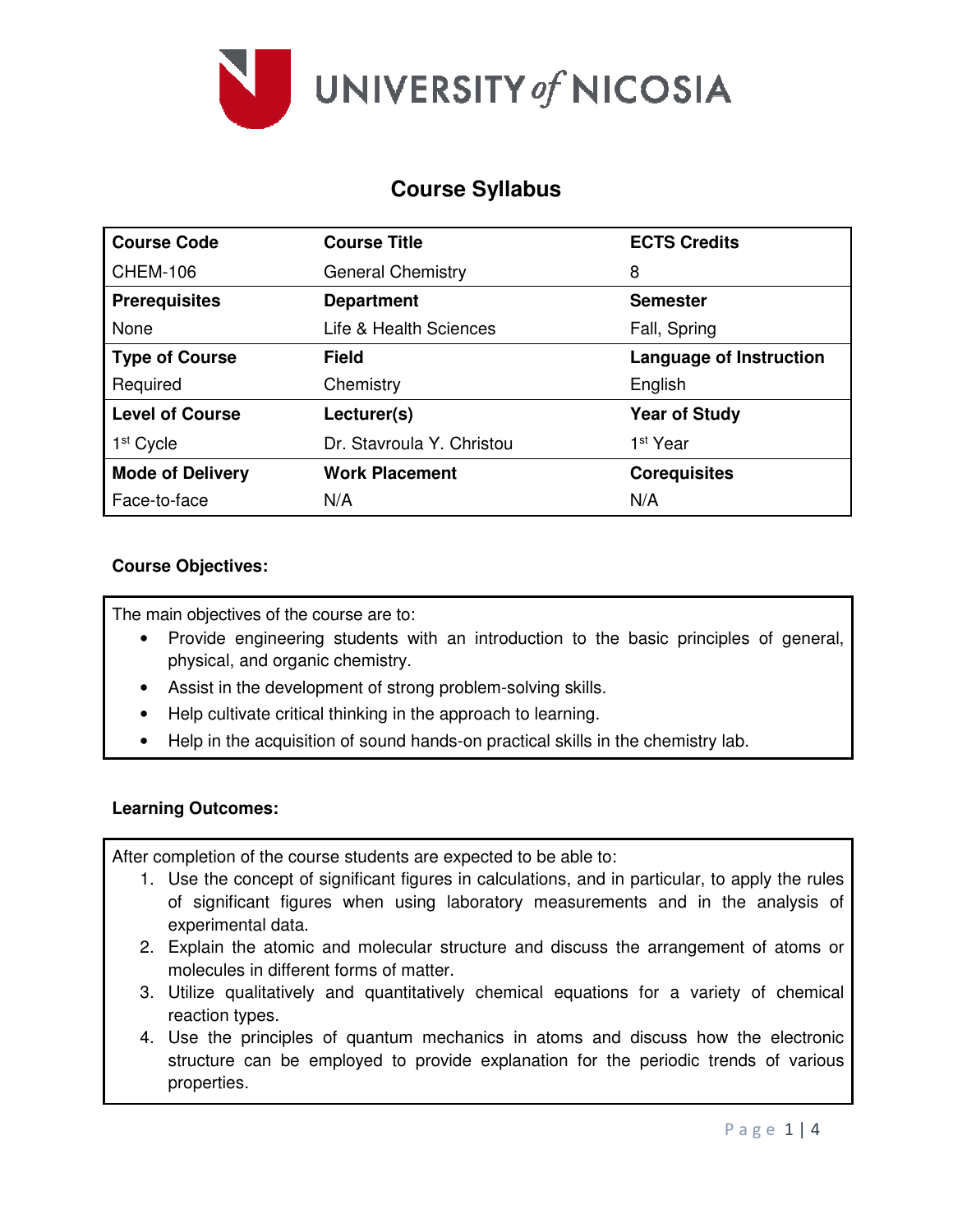

- 5. Discuss the basic principles of chemical bonding including the application of molecular orbitals in the description of covalent bonding.
- 6. Explain the behavior of ideal and real gases, liquids and solids.
- 7. Use the basic principles of thermochemistry to predict the heat transfer involved in chemical combustion processes.
- 8. Use the basic principles of chemical kinetics and chemical equilibria to explain the speeds and efficiencies of chemical processes.
- 9. Combine the enthalpy change with the change in the randomness or disorder that accompanies of a chemical reaction, and understand the idea of spontaneous processes.
- 10. Discuss the basic principles of electrochemistry, including redox equations, voltaic cells, batteries and fuel cells.
- 11. Explain the process of corrosion and discuss the factors that contribute to this chemical change, with emphasis on the rusting of iron.
- 12. Discuss the nature of organic compounds by studying their chemical structure and reactions, the types of hydrocarbons, and the functional groups.
- 13. Name organic compounds and discuss the physical and chemical properties of saturated, unsaturated and aromatic hydrocarbons.

### **Course Content:**

### **Theory:**

- Matter and measurement: classification of matter, physical and chemical properties of matter, units of measurement, uncertainty in measurement and dimensional analysis.
- Atoms, molecules and ions: atomic theory, atomic structure, ions, molecules, ionic and molecular compounds, nomenclature of inorganic compounds.
- Stoichiometry: balancing chemical equations, types of chemical reactions, molecular and empirical formulas, Avogadro's number and mole, calculations with chemical formulas and equations, percent composition and combustion analysis.
- Aqueous reactions and solution stoichiometry: properties of aqueous solutions, solubility rules, precipitation reactions, acids, bases and neutralization reactions, concentration, solution stoichiometry.
- Electronic structure of atoms: quantum mechanics, atomic orbitals, electron configurations and the periodic table.
- Periodic properties of elements: metals, nonmetals, and metalloids, periodic trends in the sizes of atoms and ions, ionization energy and electron affinities.
- Chemical bonding: Lewis symbols and structures, the octet rule, ionic, covalent and metallic bonding, bond polarity and electronegativity, bond strength.
- Gases, liquids and solids: gas characteristics, gas laws, the ideal-gas equation, real gases, intermolecular forces, properties of liquids, phase changes and phase diagrams, structure and classifications of solids.
- Thermochemistry: kinetic and potential energy, the first law of thermodynamics, heat and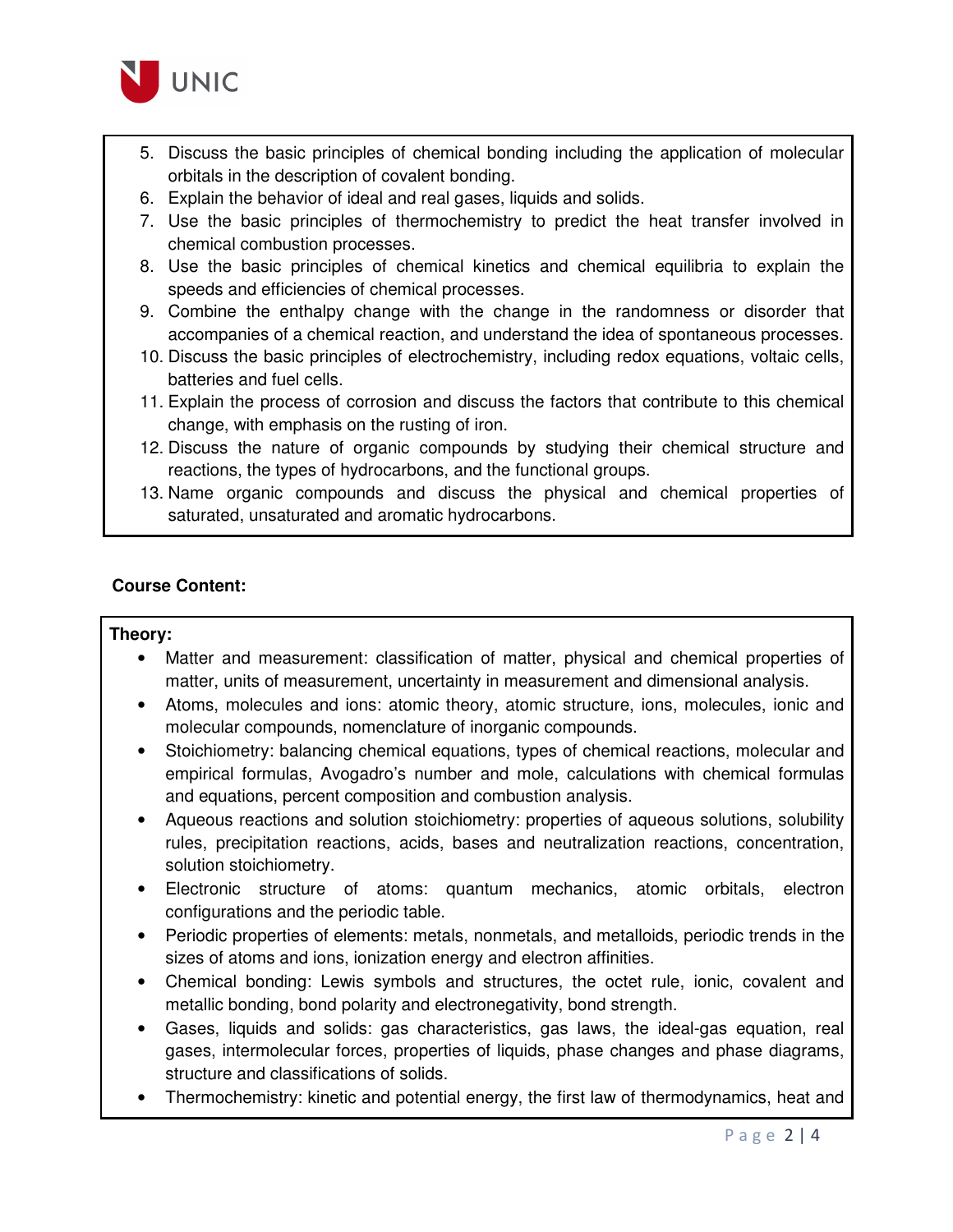

work, enthalpy, enthalpies of formation and reaction (endothermic and exothermic reactions), Hess's law, calorimetry, energy in food and fuels.

- Chemical kinetics: reaction rates, rate laws, reaction orders, collision model, Arrhenius equation and activation energy, reaction mechanism, catalysis.
- Chemical equilibrium: equilibrium constants, homogeneous and heterogeneous equilibria, le Châtelier's principle.
- Thermodynamics: spontaneous processes, entropy, the second law of thermodynamics, entropy changes, Gibbs free energy.
- Electrochemistry: oxidation numbers, oxidation-reduction reactions, balancing redox reactions, voltaic cells and cell potentials, Nernst equation, batteries and fuel cells, corrosion, electrolysis.
- Organic chemistry: nomenclature, structure, properties and reactions of organic compounds, alkanes, alkenes, alkynes and aromatic hydrocarbons, functional groups (alcohols, ethers, aldehydes, ketones, carboxylic acids, esters, amines and amides).

## **Laboratory Experiments:**

- Laboratory Safety Demonstrations
- Experiment 1: Basic Laboratory Techniques
- Experiment 2: Experimental Determination of Density
- Experiment 3: Preparation of Solutions of Known Concentrations / Spectrophotometric Techniques in Chemistry
- Experiment 4: Estimation of the Molar Mass of Carbon Dioxide  $(CO<sub>2</sub>)$  Gas
- Experiment 5: Molar Heat of Solution for Ionic Solids
- Experiment 6: Determination of the Rate Law and Activation Energy
- Experiment 7: Determination of the Dissociation Constant of Acetic Acid
- Experiment 8: Solubility-Polarity of Organic Compounds

### **Learning Activities and Teaching Methods:**

Lectures, Laboratory Practical Sessions, and Assignments.

# **Assessment Methods:**

Lab Attendance/Reports, Mid-Term Test, Final Exam